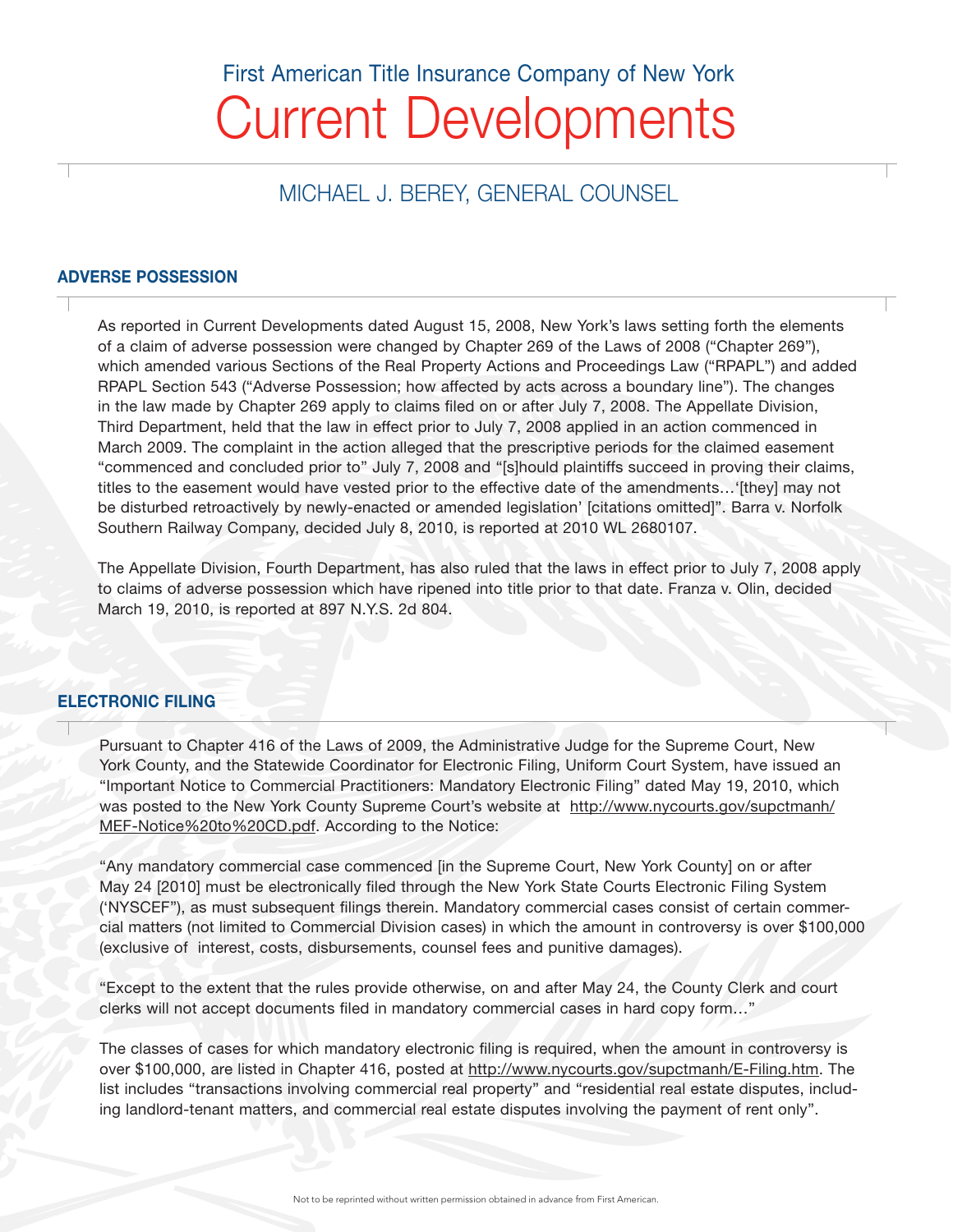#### EMINENT DOMAIN

Current Developments dated December 28, 2009 reported that the Appellate Division, First Department, had annulled the determination of the New York State Urban Development Corporation d/b/a Empire State Development Corporation, approving the acquisition by condemnation of approximately 17 acres in the Manhattanville area of West Harlem for the development of a new campus for Columbia University. The Appellate Division found "the true beneficiary of the scheme to redevelop Manhattanville is not the community that is supposedly blighted, but rather Columbia University"; citing the 2005 decision of the United States Supreme Court in Kelo v. City of New London (545 U.S. 469), the Court held that this use of eminent domain to benefit a private entity violated the "Takings Clause" of the United States Constitution. The decision of the Appellate Division has been reversed, and the petitions dismissed, by New York's Court of Appeals. The project was designated by ESDC as a "land use improvement project" under Section 6253 ("Definitions") of the New York State Urban Development Corporation Act; according to the Court of Appeals, "since there is record support…for ESDC's determination that the Project site was blighted, the Appellate Division plurality erred when it substituted its view for that of the legislatively designated agency". The Court of Appeals also held that this expansion of a private university was a "civic project" under Section 6253, for which the ESDC could acquire property by condemnation. Kaur v. New York State Urban Development Corporation, decided June 24, 2010, is reported at 2010 WL 2517686.

#### **FORGERY**

Plaintiff, foreclosing a mortgage on property in Brooklyn, claimed that the satisfaction of the mortgage was a forgery. It moved for the satisfaction to be vacated and for summary judgment. The Supreme Court, Kings County, denied the Plaintiff's motion for summary judgment and dismissed the complaint. The Court held that Plaintiff did not overcome the presumption of validity created by the acknowledgment of the signature of the person who executed the instrument. Further, the Plaintiff lacked standing to foreclose; the acknowledgment on the assignment of the mortgage to the Plaintiff was of the signature of a person who did not sign the instrument. The Court also held that if the Plaintiff's mortgage were reinstated it would be subordinate to the mortgage which had been executed and assigned after the satisfaction of the Plaintiff's mortgage was recorded. The other mortgagee and its assignee were bona fide purchasers for value without notice of the alleged prior fraud. Real Property Law Section 266 ("Rights of purchaser or incumbrancer for valuable consideration protected") provides that:

"This article [Article 8. Conveyances and Mortgages] does not in any manner affect or impair the title of a purchaser or incumbrancer for a valuable consideration, unless it appears that he had previous notice of the fraudulent intent of his immediate grantor, or of the fraud rendering void the title of such grantor".

Wells Fargo Bank NA v. Moise, decided April 27, 2010, was reported in the New York Law Journal on May 27, 2010.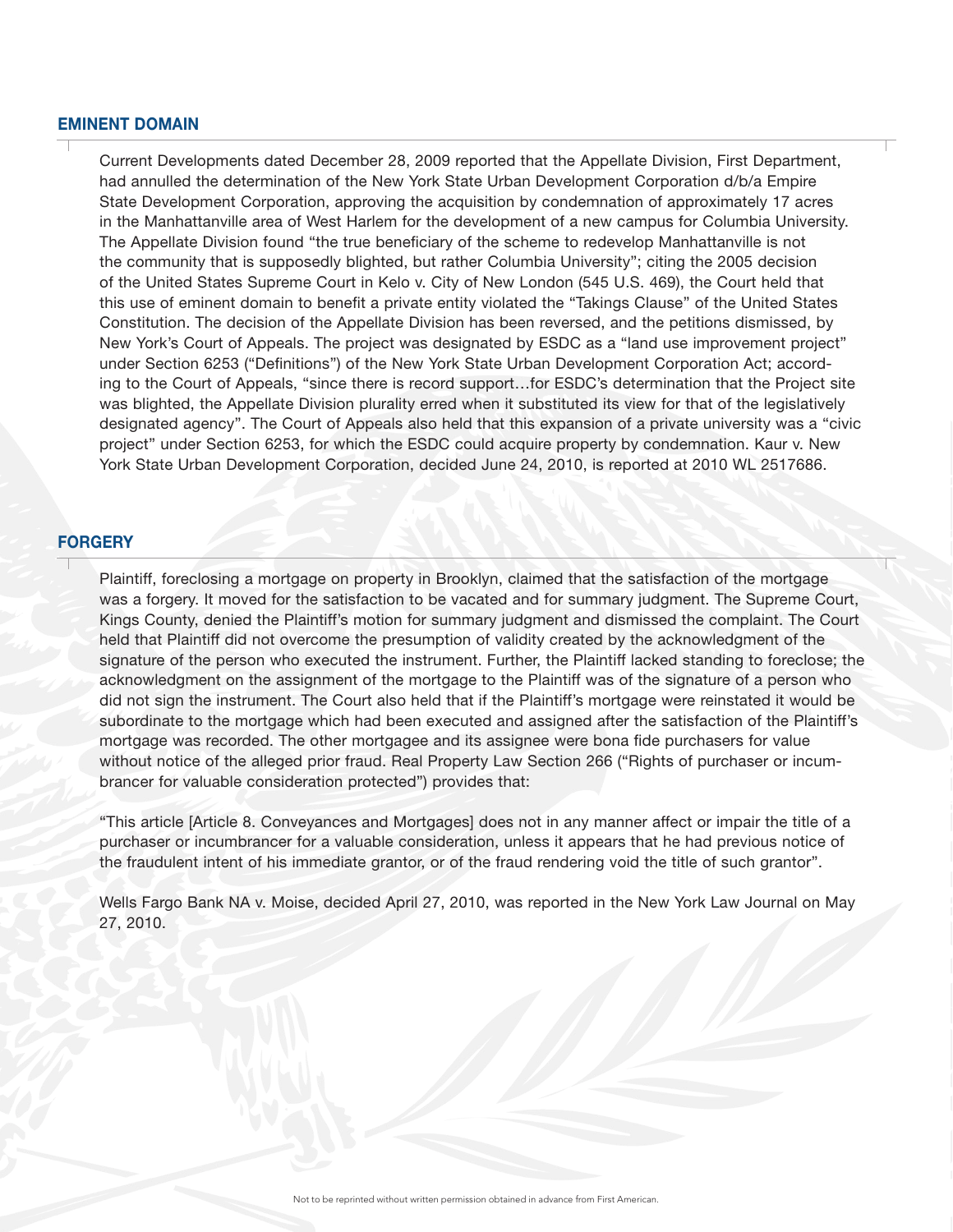#### **FORGERY**

A property in the Bronx is owned by two limited liability companies as tenants in common. Mark M. Benun, since sentenced to serve time in prison, forged a deed from one of the tenants in common to the other and a deed from the grantee tenant in common to a third party purchaser. He also forged recorded satisfactions of three mortgages and the termination of an assignment of leases and rents. The Supreme Court, Bronx County, held that the deeds, the mortgage satisfactions and the termination of the assignment of leases and rents were void. As for the third party purchaser, the Court noted that "it may continue to pursue claims for money damages" and, in addition, "[c]ourts have also considered that 'title insurance is available to purchasers of real estate [to protect] them against situations such as this one' [citation omitted]". Lido Realty LLC v. 67-79 LLC, decided June 21, 2010, is reported at 27 Misc. 3d 1238 and 2010 WL 2519636.

#### MECHANIC'S LIENS

A commercial tenant moved for the summary discharge of a mechanic's lien, claiming that because the owner of the property did not consent to the work the lien was invalid. Under Lien Law Section 3 ("Mechanic's lien on real property"), a contractor can file a mechanic's lien for the performance of labor or the furnishing of materials to improve real property that was done "with the consent or at the request of the owner thereof, or his agent, contractor or subcontractor…" The Supreme Court, New York County, denied the motion; "disputes over the validity of the lien must be decided at the trial on the foreclosure action, not on a motion to vacate". A mechanic's lien is subject to summary discharge, under Lien Law Section 19(6) ("Discharge of lien for private improvement"), when there is a "defect upon the face of the lien". Landmark Ventures v. Sy Construction, decided June 24, 2010, was reported in the New York Law Journal on July 16, 2010.

#### MORTGAGE FORCLOSURE

The proceeds from the foreclosure sale of property in Port Washington were sufficient to pay the amount due on both the first mortgage being foreclosed and a second mortgage held by the Plaintiff in this action. However, the first sale was ineffective; the Plaintiff did not receive any part of the proceeds of the second sale. The Plaintiff sued for money damages, claiming that the Defendant, the foreclosing mortgagee, failed to give adequate notice of the second sale and was negligent in its sale of the premises. The Supreme Court, Rockland County, dismissed these causes of action and granted the Defendant's motion for summary judgment. First, according to the Court, the Referee complied with the notice requirements of RPAPL Section 231 ("Sale; notice of; where and how conducted") for both sales. In particular, as to the second sale, according to a ruling of the Appellate Division, Second Department, when "the adjournment of the foreclosure sale was for a period not exceeding four weeks, a single publication of the postponed date [as was done in this second sale] sufficed as adequate notice of the foreclosure sale, regardless of the fact the sale was adjourned for a reason other than the failure of the Referee appointed to conduct the sale to appear [citations omitted]". Second, the foreclosing mortgagee was not required to take the names of the other bidders at the first sale in case the winning bidder at that sale was unable to complete the purchase. Rabinowitz v. Deutsche Bank, National Trust Company, as Trustee, decided May 12, 2010, is reported at 2010 WL 2106217.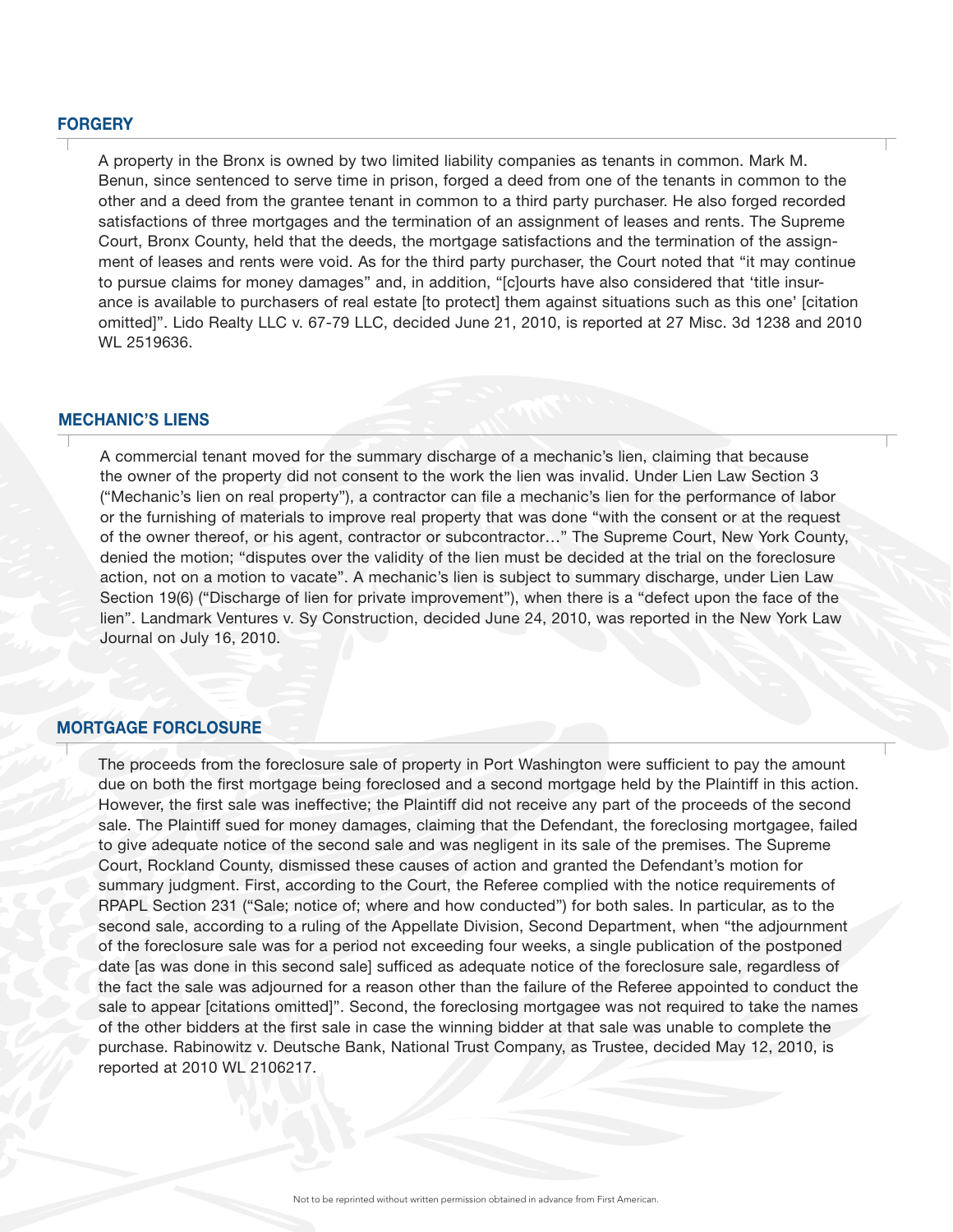#### MORTGAGE RECORDING TAX/NYS TRANSFER TAX/ISLAMIC FINANCING

New York State's Department of Taxation and Finance has issued an Advisory Opinion (TSB-A-10(3) R) dated June 16, 2010 concerning the imposition of mortgage recording tax on the assignment to a purchase money lender of a deed that was given as security for a loan. As set forth in the Advisory Opinion, the owner ("Owner") of property in Queens County executed, as part of a loan transaction structured to comply with the requirements of Islamic Law, a deed to the lender's special purpose entity ("SPE"). Mortgage recording tax was paid on the recording of the deed. The Owner also entered into an "Operating Ijara Agreement", a leaseback of the premises under which rent would be paid in amounts equivalent to payments that would be due to a lender, and an agreement for the property to be re-conveyed to the Owner on the final payment of the purchase price in installments over a twenty-five year period.

Petitioner, the contract vendee of the property, is to obtain purchase money mortgage financing. Petitioner asked whether the deed executed by the Owner to the SPE could be assigned to Petitioner's lender and consolidated with a new, additional mortgage executed by Petitioner without the payment of additional New York State Real Estate Transfer Tax or mortgage recording tax. According to the Advisory Opinion, the deed is a financing agreement not subject to payment of the State's transfer tax. Mortgage tax is payable not on the unpaid principal obligation secured by the instrument being assigned but "only to the extent the supplemental mortgage secures an amount in addition to the unpaid principal debt or obligation secured by the mortgage that is assigned to the new lender". The Advisory Opinion stated that the Department would not opine whether "the assigned deed can be treated as a mortgage and modified by increasing the debt that is secured and by changing the form of the security instrument to a mortgage". The Advisory Opinion is posted at

http://www.tax.state.ny.us/pdf/advisory\_opinions/multitax/a10\_3r.pdf .

#### NYC/REAL PROPERTY INCOME AND EXPENSE (RPIE) STATEMENTS

The City's Department of Finance has posted the following announcement on its web site at http://home2.nyc.gov/html/dof/html/property/property\_info\_rpie.shtml:

"Starting with the 2009 RPIE due on September 1, 2010, owners of [income producing] properties subject to filing requirements but fail to file on time will face a penalty of up to 3% of the actual assessed value of their property. Furthermore, all filed RPIEs are subject to audit and erroneous filings will be penalized in accordance with the law".

The authority to impose penalties for the failure to timely file an RPIE is contained in NYC Code Section 11-208.1 ("Income and Expense Statements")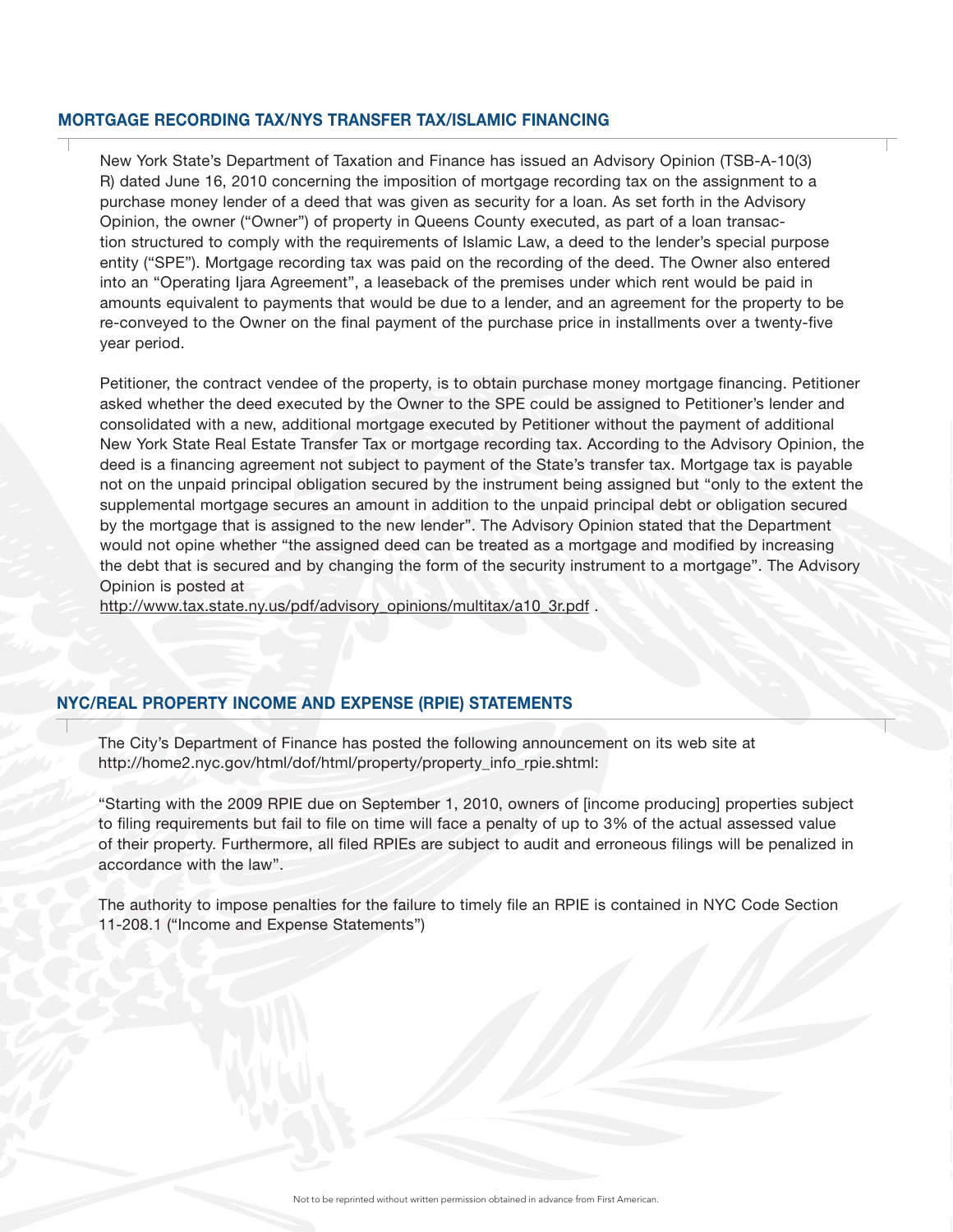#### NYC – RECORDED DOCUMENT PROGRAM

According to a Notice issued by New York City's Department of Finance, the Department has implemented a program "to allow property owners, lienors, or their designees (or executors/administrators of the estates of owners) to register to receive electronic notification when a deed or deed-related document, or a mortgage, or mortgage-related documents, affecting an ownership interest in real property has been recorded against a property in the City of New York. This program will alert registered property owners when documents are recorded without their knowledge and will allow them to take steps to limit the harm caused by the recording of a fraudulent document".

Further, according to the Notice, "Property owners, lienors or their designees, or executors/administrators of the estates of owners, who have an interest in real property in the City of New York can register using the borough, block and lot number or the address of the property to receive an email, text message or letter each time a deed, mortgage or related document is recorded against the registered property".

The following have been posted to ACRIS:

Program Description http://nyc.gov/html/dof/html/pdf/recorded\_documents/notice\_of\_rec\_descrip.pdf

Frequently Asked Questions http://nyc.gov/html/dof/html/pdf/recorded\_documents/notice\_of\_rec\_faq.pdf

Registration for notice by email or SMS http://a836-acris.nyc.gov/nrd/

Form for Notice by Mail http://nyc.gov/html/dof/html/pdf/recorded\_documents/notice\_of\_rec\_doc.pdf

#### **RECEIVERS**

Civil Practice Law and Rules Section 5106 ("Appointment of receiver") provides that "[a] court, by or after judgment, may appoint a receiver of property which is the subject of an action, to carry the judgment into effect or to dispose of the property according to its directions.."

Relying on the authority of CPLR Section 5106, Justice Goodman of the Supreme Court, New York County, granted the motion by the Plaintiff-purchasers of a cooperative unit for the appointment of a receiver to transfer to them a cooperative unit owned by the Defendant-seller "in order to effectuate the Court's Decision and Order, dated 7/13/09" granting specific performance of their contract of sale. The Court appointed a receiver and "Ordered that the Receiver is empowered to take any actions, that Defendant would have taken, or sign any documents, that Defendant would have signed, in connection with the transfer [of] ownership of [the] cooperative unit…." De Azevedo v. Angel, decided June 21, 2010, was reported in the New York Law Journal on July 7, 2010.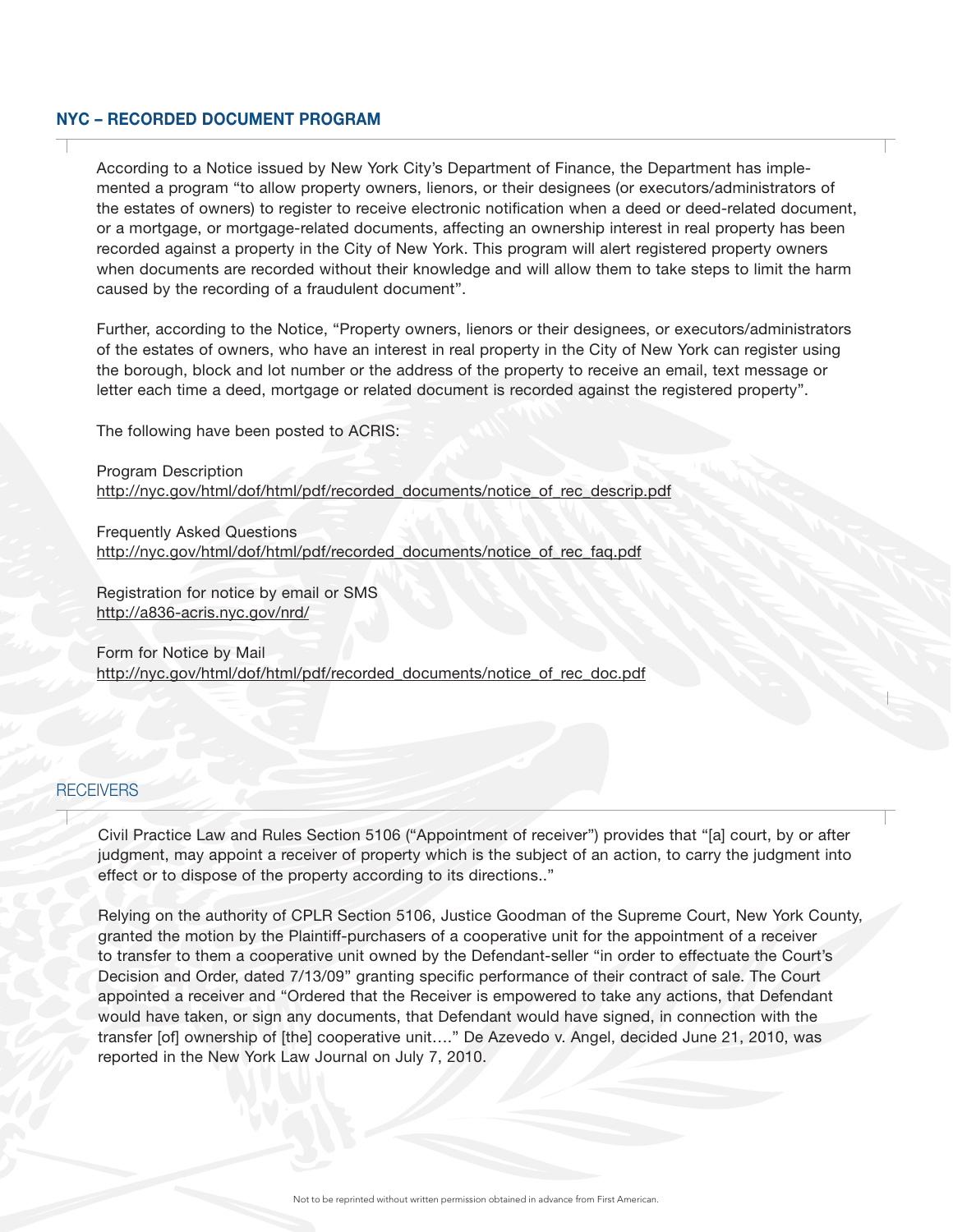#### RIGHT OF FIRST REFUSAL

Defendant-seller notified its tenant, the Plaintiff in the action, that it had executed a contract to sell the leased property. Plaintiff's lease afforded it a right of first refusal exercisable for thirty days after notice of an offer to purchase "for the same price and upon the same terms". Following receipt of notice of the contract Plaintiff exercised its right of first refusal, but it rejected as unenforceable a provision in the contract requiring the vendee to make a loan to Defendant secured by a mortgage on replacement property the Defendant was acquiring as part of a 1031 exchange. Plaintiff moved to enjoin the Defendant from selling to a third party and sought a declaratory judgment that the right of first refusal was properly exercised without accepting the provision for a loan. The Plaintiff agreed to make the loan if the Court held that it was necessary to do so to exercise the right of first refusal.

The Supreme Court, Kings County, granted the motion for injunctive relief so long as Plaintiff executed the proffered contract, made a down payment, and proceeded to close. The Court held that the Plaintiff was required to accept the requirement that a loan be made. The provision for the loan was "entirely rational" and constituted "an element of the consideration for the sale of the property"; there was "nothing about this clearly defined and detailed loan provision that suggests that it was intended to discourage plaintiff's exercise of its rights." Lester's Activewear, Inc. v. Combine Distributing Inc., decided April 5, 2010, is reported at 2010 WL 1293733.

#### SALES AND COMPENSATING USE TAX

New York State's Department of Taxation and Finance has issued a Memorandum dated July 19, 2010 captioned "Sales and Compensating Use Tax Treatment of Certain Information Services". According to the Memorandum, "[a]s a general rule, furnishing information created or generated from a common database, or information that is widely accessible, is a taxable information service". The following are among the services listed in the Memorandum as being taxable information services for which sales tax must be collected, commencing September 1, 2010:

- "public records furnished (electronically or in paper format) by a private entity, such as a document retrieval service (examples include real property deeds…however, public records sold by a governmental entity, such as a county clerk, are not subject to tax…) as an "information service"
- "real property information databases…"

The Memorandum specifically deals with abstracts of title:

"..beginning on September 1, 2010, the sale of an abstract of title to real property is the sale of taxable information services. This includes the sale of an abstract of title to either a prospective purchaser of real property or to an attorney representing a prospective purchaser. However, opinions of title offered by an attorney are considered legal services and are not subject to tax. Therefore, the sale of an abstract of title to an attorney for use in conjunction with rendering an opinion of title or providing other legal services is a retail sale subject to sales tax as described herein."

TSB-M-10(7)S is posted on the Department's web site at http://www.tax.state.ny.us/pdf/memos/sales/m10\_7s.pdf.